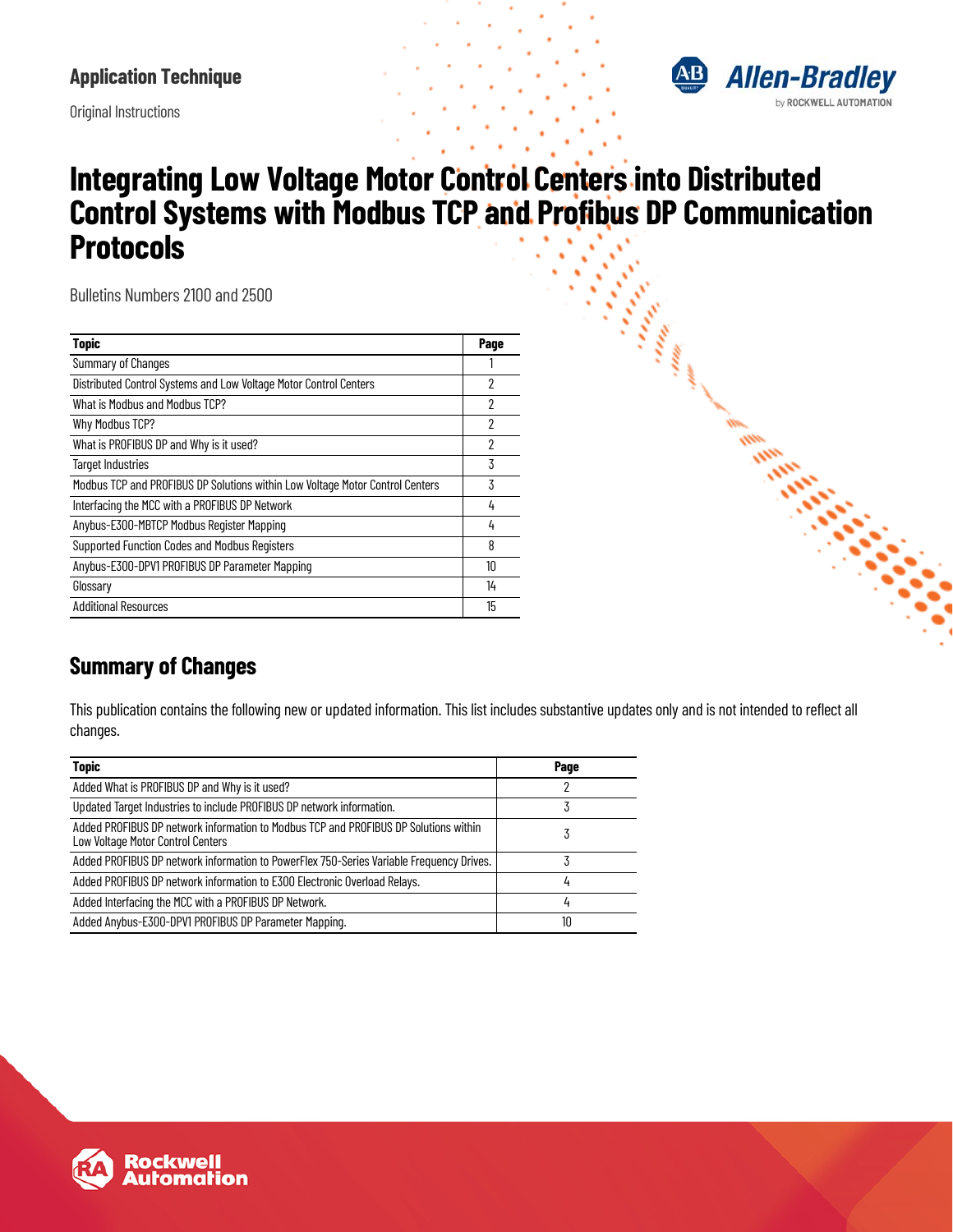# <span id="page-1-0"></span>**Distributed Control Systems and Low Voltage Motor Control Centers**

Distributed Control Systems (DCS) are designed to control and manage large, complicated processes or plants that span across multiple locations and regions. A DCS controls multiple subsystems through a facility; from data acquisition and presentation to process control and report generation. These key components of a DCS are all connected via a communication protocol:

- Engineering Workstation (EWS),
- Operator Workstation (OWS) with Human Machine Interface (HMI),
- Process control unit
- Intelligent field devices

The communication system is a critical part of the DCS because it is responsible for reliably sending and receiving information that is used to control a motor or provide feedback to how a motor or system is operating.

Low Voltage Motor Control Centers (LVMCCs) distribute power as feeder circuits or package devices to control motors that are integral to the operation of a plant. Often, the LVMCC controls blower systems, pumps, or moves parts and packages on a conveyor system from a centralized location to provide safety and security. LVMCCs are integrated into the DCS so that the motors and applications that are being controlled are visible to maintenance and operations to drive productivity and reduce maintenance efforts. The process control and power distribution systems of the plan can be unified to enable real-time information, which leads to improved maintenance and decision-making capabilities.

### <span id="page-1-1"></span>**What is Modbus and Modbus TCP?**

Modbus is a protocol that has been available since 1979, when it was first developed by Modicon, Inc. The Modbus protocol is now open-sourced and managed by the Modbus-IDA User Organization. This open leader/follower application protocol can be used on many different physical layers. Modbus TCP was developed in 1999 and has a similar structure to Modbus RTU. The 'TCP' indicates that the Modbus protocol is used on top of Ethernet TCP and has been specified by the Modbus-IDA User Organization as an Industrial Ethernet protocol that plays an important role in Industrial Automation. Modbus TCP delivers a client/server communication relationship between devices that are connected on the network, such that the client is connected to a switch or series of switches and subsequent servers connected to the switch.

## <span id="page-1-2"></span>**Why Modbus TCP?**

An Ethernet network and Modbus protocol are both freely available and widely supported by industrial equipment manufacturers around the world. Because Modbus TCP is implemented over an Ethernet network, it is possible to design larger networks that are faster and expandable. It is this installed base, along with the common TCP physical layer, that makes the Modbus protocol fully compatible with an Ethernet infrastructure of connectors, media, network interface cards, and Ethernet switches.

### <span id="page-1-3"></span>**What is PROFIBUS DP and Why is it used?**

PROFIBUS is a fieldbus protocol that is primarily used to communicate between sensors and the control system. PROFIBUS DP represents Decentralized Periphery and refers to the type of I/O connections, which are decentralized high-speed serial communication to connect to a central controller. In addition to the PROFIBUS DP variant, PROFIBUS PA (Process Automation), is primarily used for both power and communication between field instrumentation that aren't connected directly to a controller. However, the PROFIBUS DP variant is more commonly used.

PROFIBUS DP offers several features for a serial protocol. It's plug-and-play and can include connection of up to 126 nodes with data transfer at speeds up to 12 Mbps faster than 1 microsecond for distances up to 10 kilometers. While most new installations are going to an Ethernet-based network design, PROFIBUS DP is one of the most installed fieldbus networks.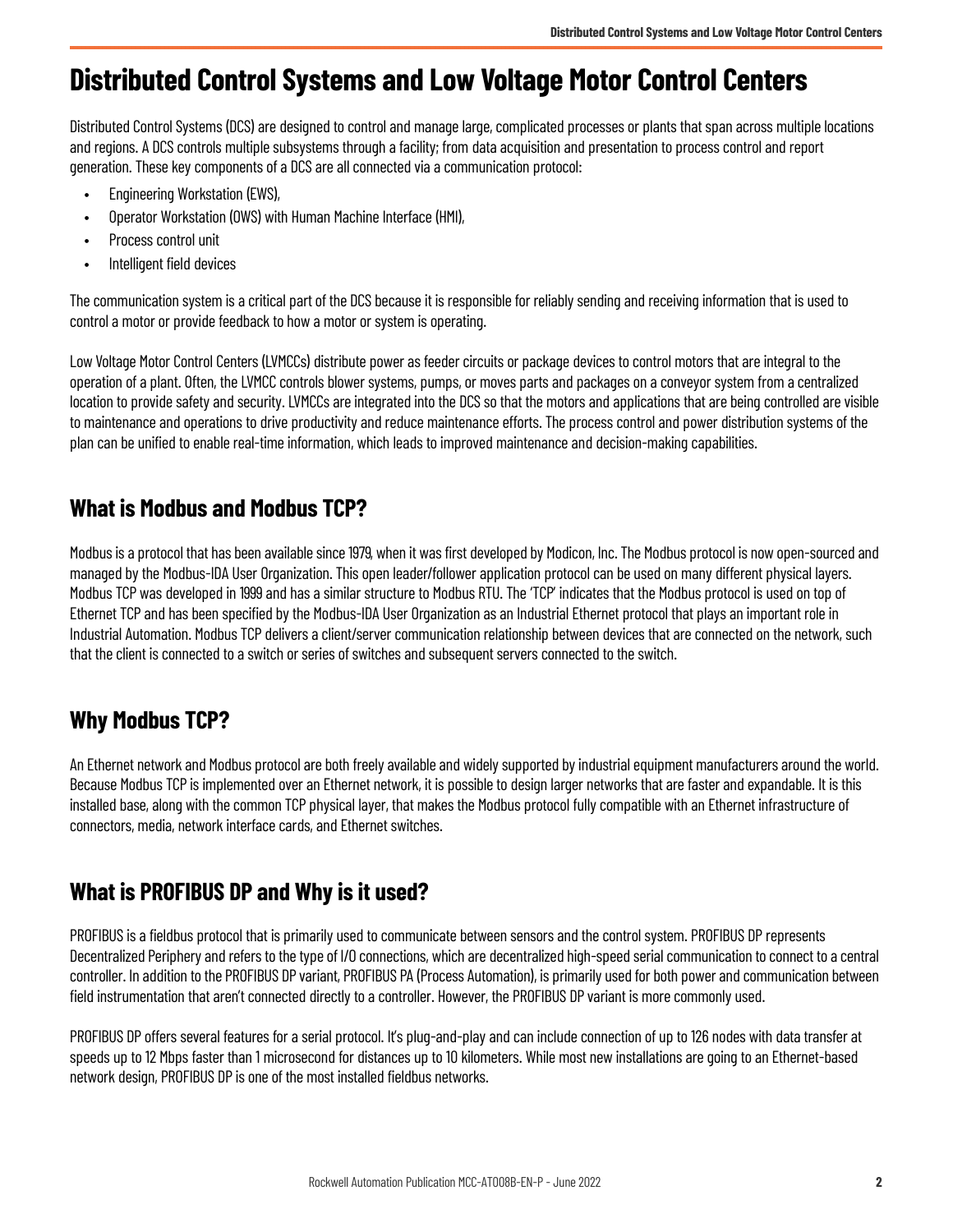### <span id="page-2-0"></span>**Target Industries**

Modbus TCP communication is common in many industries. This communication type is found in pharmaceutical and packaging applications, but is strongest in water and wastewater treatment facilities and in heavy industries such as Oil and Gas, Chemical, and Mining.

Distributed Control Systems (DCS) are widely used in heavy industry process-based applications, such as Oil and Gas, due to the complex monitoring and continuous production characterization. The intelligent devices installed to control the motors throughout the facility are routinely packaged in Motor Control Centers to provide faster time to market, lower total cost of ownership, and improved asset utilization.

LVMCCs are specified and installed because of easy commissioning, maintenance, and repair; while providing safety and a reduced footprint. The motor control devices in the LVMCC can include the following:

- Variable-frequency drives to control pumps
- Direct-on-line starters to control motors
- Reduced voltage starters to control motors

The need for a Modbus TCP solution within an LVMCC is evident as this system of devices are integrated into a DCS.

A PROFIBUS DP network plays an important role in many heavy industries that rely on field instrumentation as input to the control system. PROFIBUS DP has gained worldwide acceptance in the mining industry and often connects weight controllers, accuracy encoders, and other instruments that aid in the processing of raw materials. Similarly, there are devices inside the Motor Control Center that also integrate into the control system that is responsible for controlling motors by using the data from the field sensors. So, it's important that the motor control devices communicate on the same protocol.

### <span id="page-2-1"></span>**Modbus TCP and PROFIBUS DP Solutions within Low Voltage Motor Control Centers**

The Modbus TCP and PROFIBUS DP solutions are available across the CENTERLINE® 2100 LVMCC portfolio. The CENTERLINE 2500 LVMCC portfolio supports the Modbus TCP solution. The solutions alleviate complicated integration and reduce hardware costs by minimizing the need for a Logixbased data concentrator or a gateway device to bridge the EtherNet/IP™ network to either Modbus TCP or PROFIBUS DP protocols. From fixed speed starters to variable-frequency drives, the devices inside the MCC can communicate natively on a Modbus TCP or PROFIBUS DP network to save commissioning time and effort when deploying into the control system.

The Modbus TCP solution uses the 600V rated Cat5e and Stratix® 5700 managed Ethernet switches that are standard with an IntelliCENTER® MCC. The PROFIBUS DP solution leverages additional network components such as active terminators, repeaters, and optical linking modules to interface between the MCC and the control system.

#### <span id="page-2-2"></span>**PowerFlex 750-Series Variable Frequency Drives**

The PowerFlex® 750-Series variable-frequency drive requires the 20-COMM-M Modbus TCP network module to communicate on a Modbus TCP network. Additionally, the 20-750-20COMM-F1 card (for Frame 1 only) or the 20-750-20COMM card (for Frames 2 and higher) enables the 20-COMM-M Modbus TCP network module to install into the PowerFlex 750-series drive.

The PowerFlex 755T portfolio of variable-frequency drives can be installed in the LVMCC to provide a factory-installed power bus and control wiring to ease installation. The harmonic mitigation that is found in the PowerFlex 755TL and the ability to regenerate power back into the system with the design of the PowerFlex 755TR, make this portfolio important for Water/Wastewater and Metal, Mining, and Cement industry applications as overall energy costs can be decreased. The PowerFlex 755T provides predictive maintenance capabilities to enhance the lifecycle and performance of the drive.

When the PowerFlex 750-series VFD is communicating on a PROFIBUS DP network, the 20-750-PBUS option card is required, see publication [750COM-UM004.](https://literature.rockwellautomation.com/idc/groups/literature/documents/um/750com-um004_-en-p.pdf)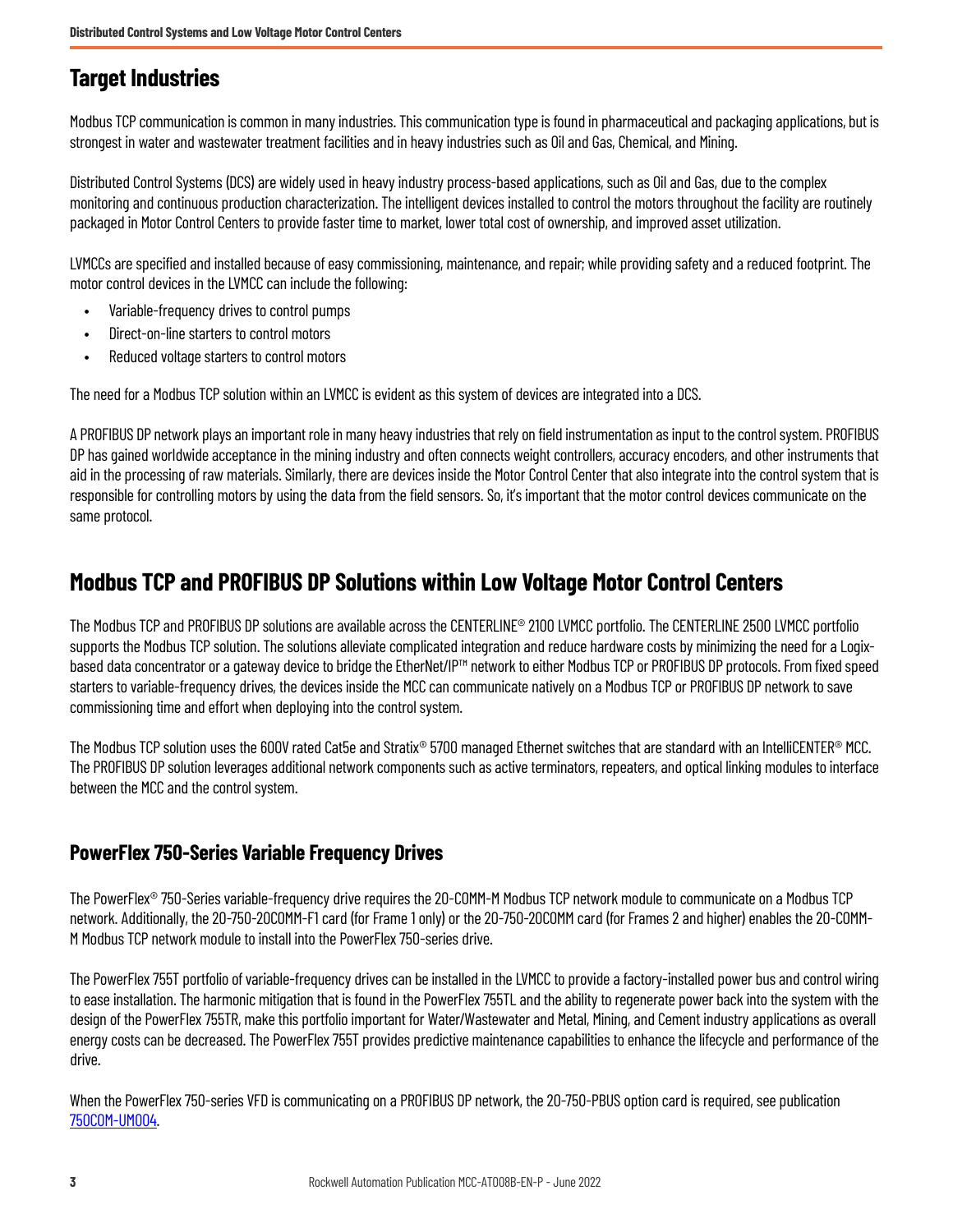#### **SMC Soft Starters**

The SMC™ Flex and SMC-50 soft starters require the 20-COMM-M module for native Modbus TCP communications. The reduced voltage starting characteristics of the SMC Flex or SMC-50 soft starters reduce the wear on an electric motor or other mechanical system while maintaining a simple starting procedure.

For configuration of the 20-COMM-M Modbus TCP network card that is used in both the PowerFlex 750-series drive or the SMC soft starter product line, see publication [20COMM-UM014.](https://literature.rockwellautomation.com/idc/groups/literature/documents/um/20comm-um014_-en-p.pdf)

When an SMC Flex or SMC-50 is communicating on a PROFIBUS DP network, the 20-COMM-P option card is required, see publication [20COMM-UM006.](https://literature.rockwellautomation.com/idc/groups/literature/documents/um/20comm-um006_-en-p.pdf)

#### <span id="page-3-2"></span>**E300 Electronic Overload Relays**

Direct-on-line starters (DOL) are used to start loads that do not require the starting precision of a variable-frequency drive or do not have the high system inertia that is exhibited in certain applications. The E300™ Electronic Overload Relay is responsible for starting and stopping the motor, with a focus on helping protect it from thermal wear while providing meaningful diagnostics throughout the starting and run sequence.

The E300 Electronic Overload Relay incorporates the HMS Networks Anybus-E300-MBTCP Communication Module for native Modbus TCP. For configuration, see the [Anybus-E300-MBTCP Modbus Register Mapping on page 4.](#page-3-3)

The E300 Electronic Overload Relay can also communicate on a PROFIBUS DP network by using the HMS Networks Anybus-E300-DPV1 communication module. For configuration, see the [Anybus-E300-DPV1 PROFIBUS DP Parameter Mapping on page 10](#page-9-1).

#### **Stratix 5700 Managed Ethernet Switches**

The network switches are the backbone of the LVMCC because they connect all devices and provide important diagnostics and control over the Modbus TCP network. The Stratix 5700 managed Ethernet switch that is installed in an LVMCC is connected in a ring-leveraging Resilient Ethernet Protocol (REP) to provide redundancy at the switch level. The PowerFlex drives, SMC soft starters, and E300 overloads are connected to the switch with a star topology to provide high availability and ease of maintenance or repair. An uplink from the managed switch architecture within the LVMCC can be connected to the plant-wide automation network to interface with the distributed control system.

### <span id="page-3-0"></span>**Interfacing the MCC with a PROFIBUS DP Network**

The devices inside the MCC can be networked together for convenient control but to connect the PROFIBUS DP network inside the MCC to the control system requires devices such as repeaters, active terminators, and serial-fiber optical linking modules if needed. The Rockwell Automation MCC Application Engineering Team can help develop a networked solution that fits various needs; whether that is providing just the daisy chaining of networking cable or powering a dedicated communication unit complete with repeaters and active terminators from the factory.

### <span id="page-3-3"></span><span id="page-3-1"></span>**Anybus-E300-MBTCP Modbus Register Mapping**

A Register is a term to indicate 16 bits, or 2 bytes, of data and can also be denoted with an INT data type.

| <b>Reference</b> | <b>Description</b>                                                                                                                                                              |
|------------------|---------------------------------------------------------------------------------------------------------------------------------------------------------------------------------|
| Oxxxx            | Read/write Discrete Outputs or Coils. A Ox reference address is used to drive output data to a digital output channel.                                                          |
| 1xxxx            | Read Discrete Inputs. The corresponding digital input channel controls the ON/OFF status of a 1x reference address.                                                             |
| 3xxxx            | Read Input Registers. A 3x reference register contains a 16-bit number that is received from an external source, for example, an analog signal.                                 |
| 4xxxx            | Read/write Output or Holding Registers. A 4x register is used to store 16 bits of numerical data (binary or decimal), or to send the data from the<br>CPU to an output channel. |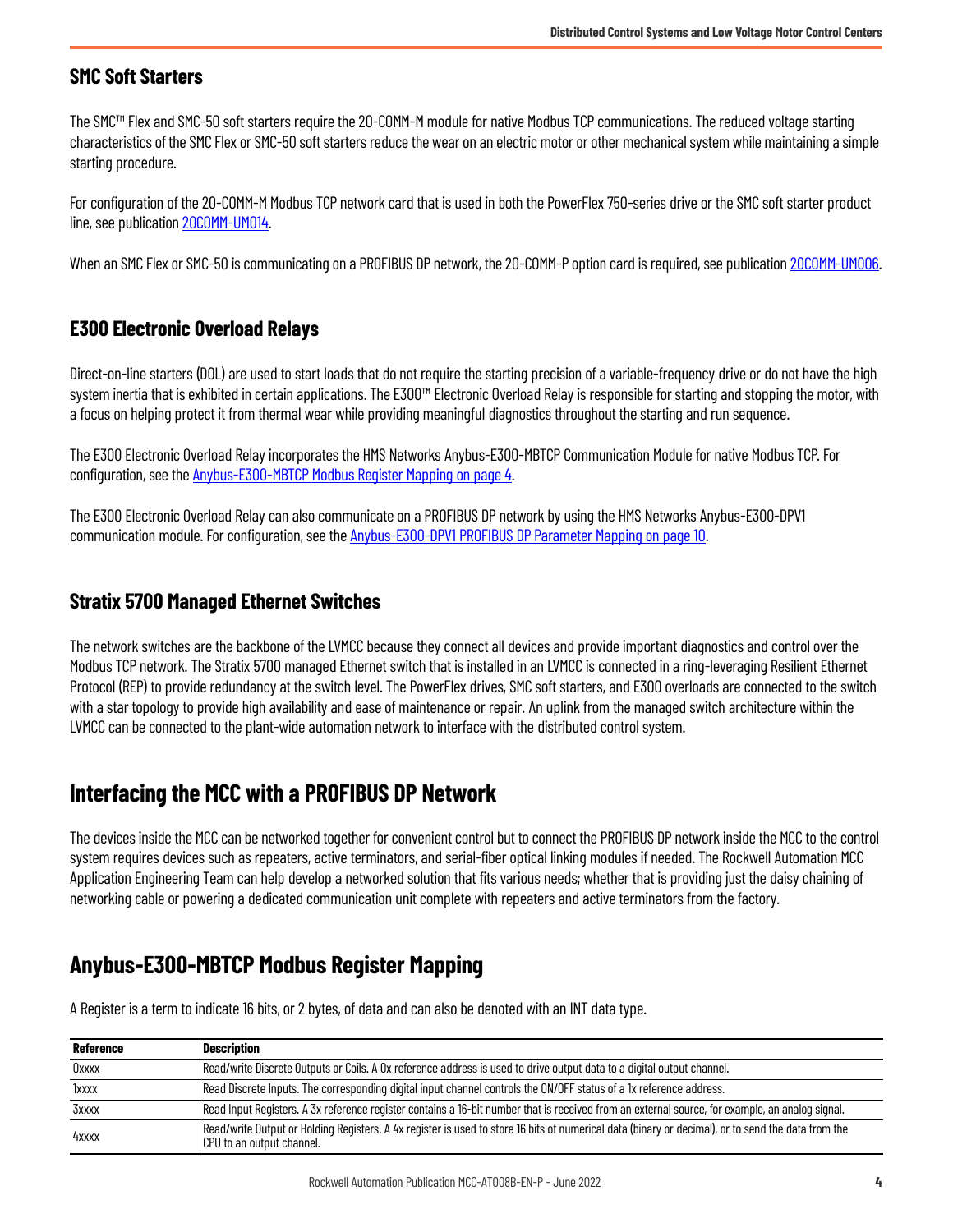#### *Coils (0xxxx)*

| <b>Modbus Register (Dec)</b> | <b>Modbus Address</b><br>(Hex) | <b>Modbus Data Type</b> | <b>Access Rights</b> | <b>Parameter Name</b> |
|------------------------------|--------------------------------|-------------------------|----------------------|-----------------------|
| 00001                        | 0000                           | <b>USINT</b>            | R/W                  | Network Trip Reset    |
| 00002                        | 0001                           | <b>BOOL</b>             | R/W                  | OutputPt00            |
| 00003                        | 0002                           | B <sub>00</sub> L       | R/W                  | OutputPt01            |
| 00004                        | 0003                           | B <sub>0</sub> 0L       | R/W                  | OutputPt02            |
| 00005                        | 0004                           | B <sub>00</sub> L       | R/W                  | OutDigMod1Pt00        |
| 00006                        | 0005                           | <b>BOOL</b>             | R/W                  | OutDigMod1Pt01        |
| 00007                        | 0006                           | B <sub>00</sub> L       | R/W                  | OutDigMod2Pt00        |
| 00008                        | 0007                           | <b>BOOL</b>             | R/W                  | OutDigMod2Pt01        |
| 00009                        | 0008                           | B <sub>00</sub> L       | R/W                  | OutDigMod3Pt00        |
| 00010                        | 0009                           | <b>BOOL</b>             | R/W                  | OutDigMod3Pt01        |
| 00011                        | 000A                           | <b>BOOL</b>             | R/W                  | OutDigMod4Pt00        |
| 00012                        | 000B                           | <b>BOOL</b>             | R/W                  | OutDigMod4Pt01        |

### *Discrete Inputs (1xxxx)*

#### No discrete inputs are mapped.

### *Input Registers (3xxxx)*

| <b>Modbus Register (Dec)</b> | <b>Modbus Address</b><br>(Hex) | <b>CIP Data Type</b> | <b>Access Rights</b> | <b>Parameter Name</b>         | <b>Parameter Number</b> |  |
|------------------------------|--------------------------------|----------------------|----------------------|-------------------------------|-------------------------|--|
| 30001                        | 0000                           | <b>USINT</b>         | R                    | %TCU                          |                         |  |
| 30002                        | 0001                           | <b>UINT</b>          | R                    | Time to Trip                  | $\overline{\mathbf{2}}$ |  |
| 30003                        | 0002                           | <b>UINT</b>          | R                    | <b>Time to Reset</b>          | 3                       |  |
| 30004                        | 0003                           | <b>WORD</b>          | R                    | <b>Current Trip Status</b>    | 4                       |  |
| 30005                        | 0004                           | <b>WORD</b>          | R                    | <b>Voltage Trip Status</b>    | 5                       |  |
| 30006                        | 0005                           | WORD                 | R                    | PTC Trip Input / Control Trip | $\overline{7}$          |  |
| 30007                        | 0006                           | <b>WORD</b>          | R                    | <b>Current Warning Status</b> | 10                      |  |
| 30008                        | 0007                           | <b>WORD</b>          | R                    | <b>Voltage Warning Status</b> | 11                      |  |
| 30009                        | 0008                           | <b>WORD</b>          | R                    | Input Status 0                | 16                      |  |
| 30010                        | 0009                           | <b>WORD</b>          | R                    | Input Status 1                | 17                      |  |
| 30011                        | 000A                           | <b>WORD</b>          | R                    | Device Status 0               | 20                      |  |
| 30012                        | 000B                           | <b>WORD</b>          | R                    | Device Status 1               | 21                      |  |
| 30013                        | 000C                           | <b>DINT</b>          | R                    | Phase A current               | 47                      |  |
| 30014                        | 000D                           |                      |                      |                               |                         |  |
| 30015                        | 000E                           | <b>DINT</b>          | R                    | Phase B current               | 48                      |  |
| 30016                        | 000F                           |                      |                      |                               |                         |  |
| 30017                        | 0010                           | <b>DINT</b>          | R                    | Phase C current               | 49                      |  |
| 30018                        | 0011                           |                      |                      |                               |                         |  |
| 30019                        | 0012                           | <b>UINT</b>          | R                    | Average % FLA                 | 50                      |  |
| 30020                        | 0013                           | <b>UINT</b>          | R                    | <b>Ground Current</b>         | 51                      |  |
| 30021                        | 0014                           | <b>UINT</b>          | R                    | Phase A-B voltage             | 53                      |  |
| 30022                        | 0015                           | <b>UINT</b>          | R                    | Phase B-C voltage             | 54                      |  |
| 30023                        | 0016                           | <b>UINT</b>          | R                    | Phase C-A voltage             | 55                      |  |
| 30024                        | 0017                           | <b>UINT</b>          | R                    | Frequency                     | 62                      |  |
| 30025                        | 0018                           | <b>DINT</b>          | R                    | Real Power (P)                | 67                      |  |
| 30026                        | 0019                           |                      |                      |                               |                         |  |
| 30027                        | 001A                           | <b>DINT</b>          | R                    | Reactive Power (0)            | 71                      |  |
| 30028                        | 001B                           |                      |                      |                               |                         |  |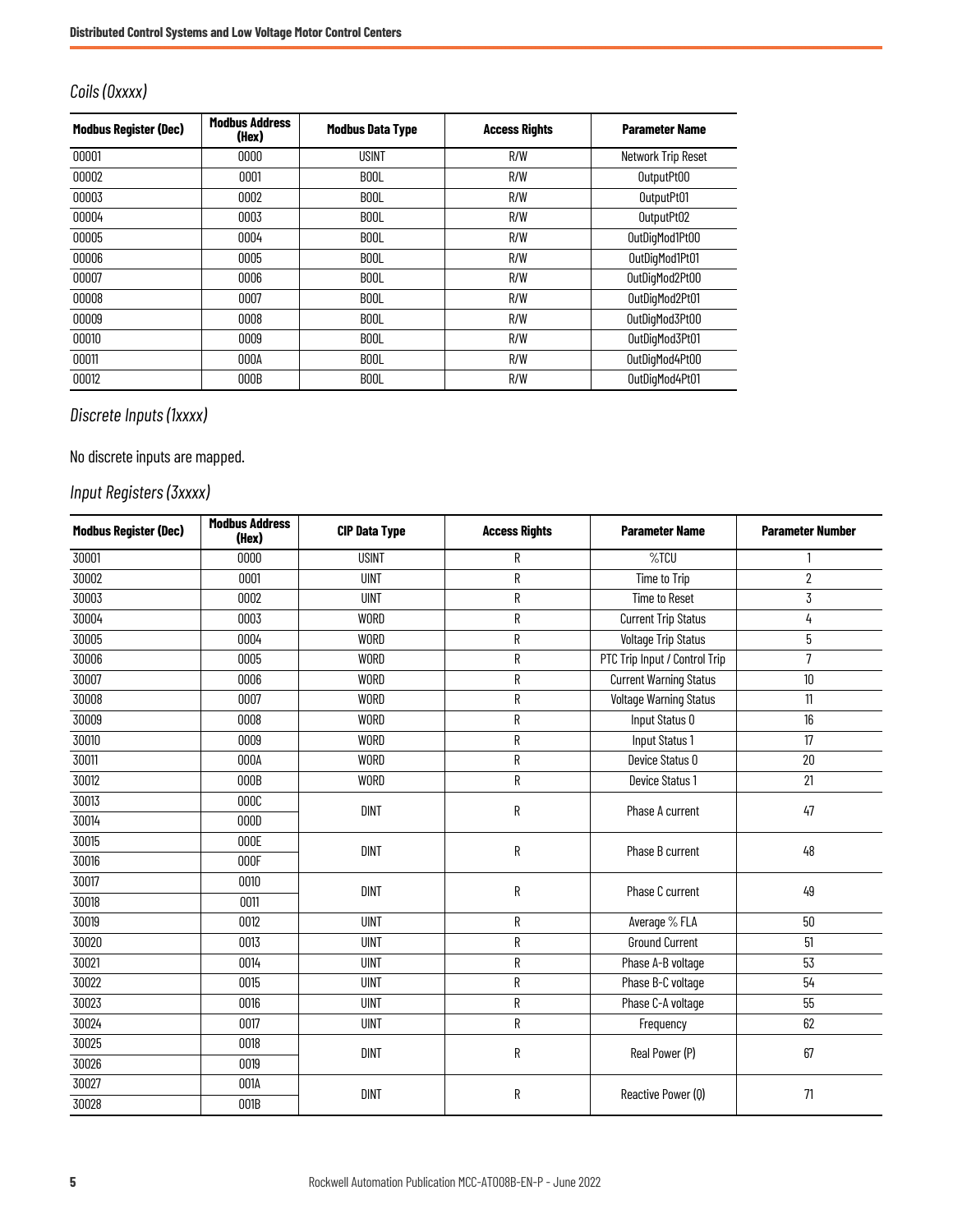### *Input Registers (3xxxx) (Continued)*

| Modbus Register (Dec) | Modbus Address<br>(Hex) | <b>CIP Data Type</b> | <b>Access Rights</b> | <b>Parameter Name</b> | <b>Parameter Number</b> |
|-----------------------|-------------------------|----------------------|----------------------|-----------------------|-------------------------|
| 30029                 | 001C                    | <b>DINT</b>          |                      | Apparent Power (S)    | 75                      |
| 30030                 | 001D                    |                      |                      |                       |                         |
| 30031                 | 001E                    | <b>UINT</b>          |                      | Last Fault Code       | -                       |

### *Holding Register (4xxxx)*

| <b>Modbus Register (Dec)</b> | <b>Modbus Address</b><br>(Hex) | <b>CIP Data Type</b> | <b>Access Rights</b> | <b>Parameter Name</b>                | <b>Parameter</b><br><b>Number</b> |
|------------------------------|--------------------------------|----------------------|----------------------|--------------------------------------|-----------------------------------|
| 40001                        | 0000                           | <b>USINT</b>         | R/W                  | <b>Config Preset</b>                 | 164                               |
| 40002                        | 0001                           | <b>USINT</b>         | R/W                  | Clear command                        | 165                               |
| 40003                        | 0002                           | <b>UDINT</b>         | R/W                  |                                      |                                   |
| 40004                        | 0003                           |                      |                      | <b>FLA Setting</b>                   | 171                               |
| 40005                        | 0004                           | <b>WORD</b>          | R/W                  | <b>Current Trip Enable</b>           | 183                               |
| 40006                        | 0005                           | <b>WORD</b>          | R/W                  | <b>Voltage Trip Enable</b>           | 184                               |
| 40007                        | 0006                           | <b>WORD</b>          | R/W                  | <b>Control Trip Enable</b>           | 186                               |
| 40008                        | 0007                           | <b>WORD</b>          | R/W                  | <b>Current Warn Enable</b>           | 189                               |
| 40009                        | 0008                           | <b>WORD</b>          | R/W                  | Voltage Warn Enable                  | 190                               |
| 40010                        | 0009                           | <b>WORD</b>          | R/W                  | Control Warning Enable               | 192                               |
| 40011                        | 000A                           | <b>USINT</b>         | R/W                  | <b>Operating Mode</b>                | 195                               |
| 40012                        | 000B                           | <b>USINT</b>         | R/W                  | Input Pt00 assignment                | 196                               |
| 40013                        | 000C                           | <b>USINT</b>         | R/W                  | Input Pt01 assignment                | 197                               |
| 40014                        | 000D                           | <b>USINT</b>         | R/W                  | Input Pt02 assignment                | 198                               |
| 40015                        | 000E                           | <b>USINT</b>         | R/W                  | Input Pt03 assignment                | 199                               |
| 40016                        | 000F                           | <b>USINT</b>         | R/W                  | Input Pt04 assignment                | 200                               |
| 40017                        | 0010                           | <b>USINT</b>         | R/W                  | Input Pt05 assignment                | 201                               |
| 40018                        | 0011                           | <b>USINT</b>         | R/W                  | Output Pt00 assignment               | 202                               |
| 40019                        | 0012                           | <b>USINT</b>         | R/W                  | Output Pt01 assignment               | 203                               |
| 40020                        | 0013                           | <b>USINT</b>         | R/W                  | Output Pt02 assignment               | 204                               |
| 40021                        | 0014                           | <b>USINT</b>         | R/W                  | <b>Ground Fault Type</b>             | 241                               |
| 40022                        | 0015                           | <b>USINT</b>         | R/W                  | <b>Ground Fault Inhibit Time</b>     | 242                               |
| 40023                        | 0016                           | <b>USINT</b>         | R/W                  | <b>Ground Trip Delay</b>             | 243                               |
| 40024                        | 0017                           | <b>UINT</b>          | R/W                  | Ground Fault Trip Level              | 244                               |
| 40025                        | 0018                           | <b>USINT</b>         | R/W                  | <b>Ground Fault Warning Delay</b>    | 245                               |
| 40026                        | 0019                           | <b>UINT</b>          | R/W                  | <b>Ground Fault Warning Level</b>    | 246                               |
| 40027                        | 001A                           | <b>BOOL</b>          | R/W                  | <b>Ground Fault Filter</b>           | 247                               |
| 40028                        | 001B                           | <b>BOOL</b>          | R/W                  | Ground Fault Max Inhibit             | 248                               |
| 40029                        | 001C                           | <b>USINT</b>         | R/W                  | Jam Inhibit Time                     | 251                               |
| 40030                        | 001D                           | <b>USINT</b>         | R/W                  | Jam Trip Delay                       | 252                               |
| 40031                        | 001E                           | <b>UINT</b>          | R/W                  | Jam Trip Level                       | 253                               |
| 40032                        | 001F                           | <b>UINT</b>          | R/W                  | Jam Warning Level                    | 254                               |
| 40033                        | 0020                           | <b>UINT</b>          | R/W                  | <b>Current Transformer Primary</b>   | 263                               |
| 40034                        | 0021                           | <b>UINT</b>          | R/W                  | <b>Current Transformer Secondary</b> | 264                               |
| 40035                        | 0022                           | <b>UINT</b>          | R/W                  | Datalink 0                           | 291                               |
| 40036                        | 0023                           | <b>UINT</b>          | R/W                  | Datalink 1                           | 292                               |
| 40037                        | 0024                           | <b>UINT</b>          | R/W                  | Datalink 2                           | 293                               |
| 40038                        | 0025                           | <b>UINT</b>          | R/W                  | Datalink 3                           | 294                               |
| 40039                        | 0026                           | <b>UINT</b>          | R/W                  | Datalink 4                           | 295                               |
| 40040                        | 0027                           | <b>UINT</b>          | R/W                  | Datalink 5                           | 296                               |
| 40041                        | 0028                           | <b>UINT</b>          | R/W                  | Datalink 6                           | 297                               |
| 40042                        | 0029                           | <b>UINT</b>          | R/W                  | Datalink 7                           | 298                               |
| 40043                        | 002A                           | <b>UINT</b>          | R/W                  | <b>Potential Transformer Primary</b> | 353                               |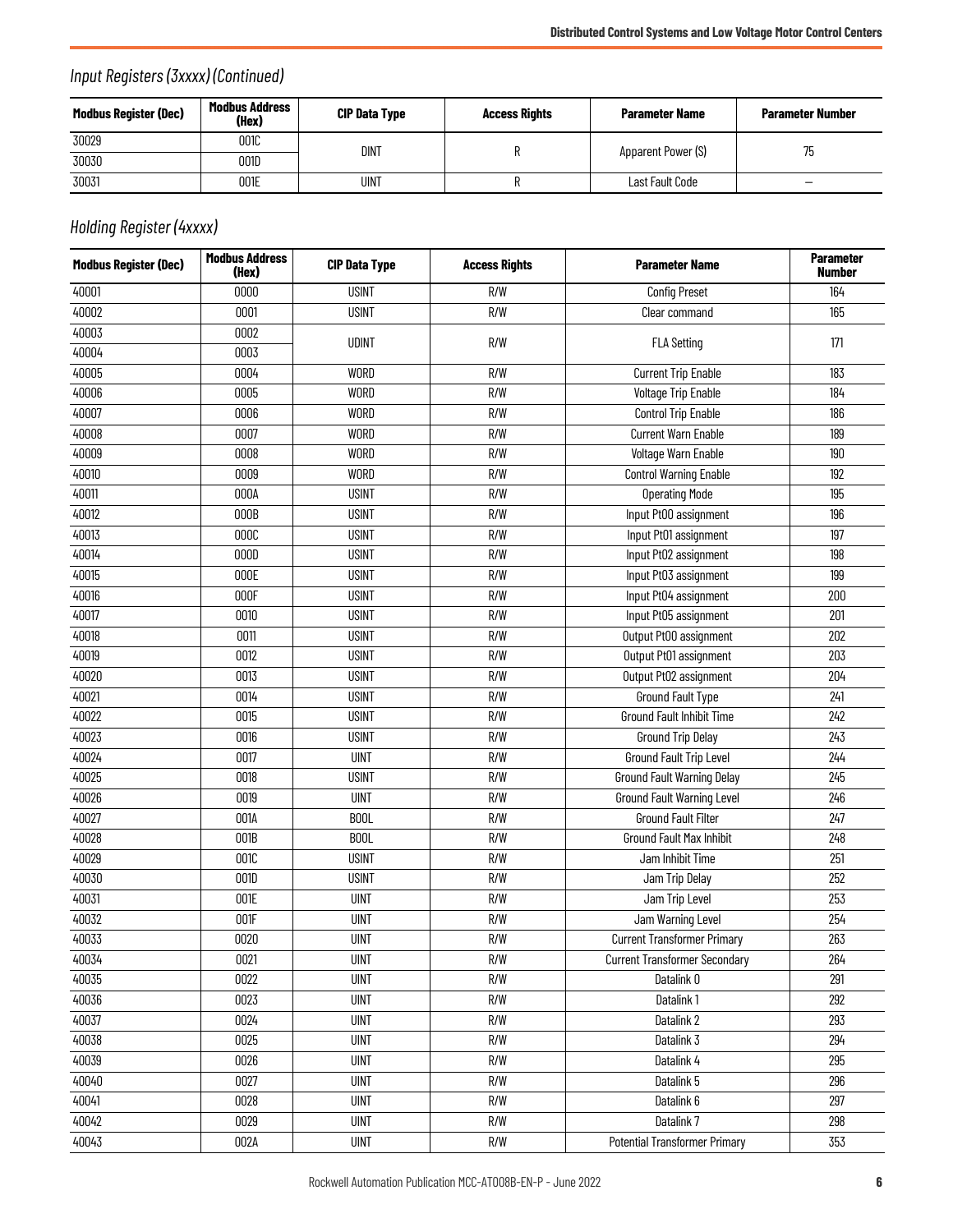#### *Holding Register (4xxxx) (Continued)*

| <b>Modbus Register (Dec)</b>             | <b>Modbus Address</b><br>(Hex) | <b>CIP Data Type</b> | <b>Access Rights</b> | <b>Parameter Name</b>                                                                                                                                                                                                                                                                        | <b>Parameter</b><br><b>Number</b> |
|------------------------------------------|--------------------------------|----------------------|----------------------|----------------------------------------------------------------------------------------------------------------------------------------------------------------------------------------------------------------------------------------------------------------------------------------------|-----------------------------------|
| 40044                                    | 002B                           | <b>UINT</b>          | R/W                  | <b>Potential Transformer Secondary</b>                                                                                                                                                                                                                                                       | 354                               |
| 40045                                    | 002C                           | <b>USINT</b>         | R/W                  | Undervoltage Inhibit Time                                                                                                                                                                                                                                                                    | 355                               |
| 40046                                    | 002D                           | <b>USINT</b>         | R/W                  | Undervoltage Trip Delay                                                                                                                                                                                                                                                                      | 356                               |
| 40047                                    | 002E                           | <b>UINT</b>          | R/W                  | Undervoltage Trip Level                                                                                                                                                                                                                                                                      | 357                               |
| 40048                                    | 002F                           | <b>UINT</b>          | R/W                  | <b>Undervoltage Warning Level</b>                                                                                                                                                                                                                                                            | 358                               |
| 40049                                    | 0030                           | <b>USINT</b>         | R/W                  | Overvoltage Inhibit Time                                                                                                                                                                                                                                                                     | 359                               |
| 40050                                    | 0031                           | <b>USINT</b>         | R/W                  | Overvoltage Trip Delay                                                                                                                                                                                                                                                                       | 360                               |
| 40051                                    | 0032                           | <b>UINT</b>          | R/W                  | Overvoltage Trip Level                                                                                                                                                                                                                                                                       | 361                               |
| 40052                                    | 0033                           | <b>UINT</b>          | R/W                  | <b>Overvoltage Warning Level</b>                                                                                                                                                                                                                                                             | 362                               |
| <b>Default Consumed Assembly</b>         |                                |                      |                      |                                                                                                                                                                                                                                                                                              |                                   |
| 42001                                    | 07D0                           | <b>UINT</b>          | R/W                  | Reserved                                                                                                                                                                                                                                                                                     | $\overline{\phantom{0}}$          |
| 42002                                    | 07D1                           | <b>UINT</b>          | R/W                  | Network Start 1<br>(0.LogicDefinedPt00Data)<br>Network Start 2<br>(0.LogicDefinedPT01Data)<br><b>Trip Reset</b><br><b>Emergency Start</b><br>Remote Trip<br><b>Reserved</b><br><b>HMILED 1 Green</b><br>HMILED 2 Green<br><b>HMILED 3 Yellow</b><br>HMILED 3 Red<br>HMILED 4 Red<br>Reserved |                                   |
| 42003                                    | 07D2                           | <b>UINT</b>          | R/W                  | <b>DLXPtDeviceIn</b>                                                                                                                                                                                                                                                                         | $\overline{\phantom{0}}$          |
| 42004                                    | 07D3                           | <b>UINT</b>          | R/W                  | DLXAnDeviceIn                                                                                                                                                                                                                                                                                | -                                 |
| <b>All Diagnostics Produced Assembly</b> |                                |                      |                      |                                                                                                                                                                                                                                                                                              |                                   |
| 44001                                    | OFA <sub>0</sub>               |                      |                      |                                                                                                                                                                                                                                                                                              |                                   |
| 44002                                    | OFA1                           |                      |                      | Reserved for Logix                                                                                                                                                                                                                                                                           |                                   |
| 44003                                    | OFA2                           | <b>UINT</b>          | R                    | Device Status 0                                                                                                                                                                                                                                                                              | $20\,$                            |
| 44004                                    | OFA3                           | <b>UINT</b>          | $\mathsf R$          | Device Status 1                                                                                                                                                                                                                                                                              | 21                                |
| 44005                                    | OFA4                           | <b>UINT</b>          | ${\sf R}$            | Input Status 0                                                                                                                                                                                                                                                                               | 16                                |
| 44006                                    | OFA <sub>5</sub>               | <b>UINT</b>          | $\mathsf R$          | Input Status 1                                                                                                                                                                                                                                                                               | 17                                |
| 44007                                    | OFA6                           | <b>UINT</b>          | R                    | <b>Output Status</b>                                                                                                                                                                                                                                                                         | 18                                |
| 44008                                    | OFA7                           | <b>UINT</b>          | R                    | Op Station Status                                                                                                                                                                                                                                                                            | 19                                |
| 44009                                    | OFA8                           | <b>UINT</b>          | R                    | <b>Trip Sts Current</b>                                                                                                                                                                                                                                                                      | 4                                 |
| 44010                                    | OFA9                           | <b>UINT</b>          | ${\sf R}$            | Warn Sts Current                                                                                                                                                                                                                                                                             | 10                                |
| 44011                                    | OFAA                           | <b>UINT</b>          | ${\sf R}$            | Trip Sts Voltage                                                                                                                                                                                                                                                                             | 5                                 |
| 44012                                    | <b>OFAB</b>                    | <b>UINT</b>          | R                    | Warn Sts Voltage                                                                                                                                                                                                                                                                             | $11\,$                            |
| 44013                                    | <b>OFAC</b>                    | <b>UINT</b>          | R                    | <b>Trip Sts Power</b>                                                                                                                                                                                                                                                                        | 6                                 |
| 44014                                    | <b>OFAD</b>                    | <b>UINT</b>          | ${\sf R}$            | Warn Sts Power                                                                                                                                                                                                                                                                               | 12                                |
| 44015                                    | <b>OFAE</b>                    | <b>UINT</b>          | R                    | <b>Trip Sts Control</b>                                                                                                                                                                                                                                                                      | $\overline{7}$                    |
| 44016                                    | <b>OFAF</b>                    | <b>UINT</b>          | ${\sf R}$            | Warn Sts Control                                                                                                                                                                                                                                                                             | 13                                |
| 44017                                    | OFBO                           | <b>UINT</b>          | ${\sf R}$            | <b>Trip Sts Analog</b>                                                                                                                                                                                                                                                                       | 8                                 |
| 44018                                    | OFB1                           | <b>UINT</b>          | ${\sf R}$            | Warn Sts Analog                                                                                                                                                                                                                                                                              | $14$                              |
| 44019                                    | OFB <sub>2</sub>               | <b>UINT</b>          | ${\sf R}$            | Reserved                                                                                                                                                                                                                                                                                     | $\overline{\phantom{0}}$          |
| 44020                                    | OFB3                           | <b>UINT</b>          | R                    | Reserved                                                                                                                                                                                                                                                                                     | —                                 |
| 44021                                    | OFB4                           | <b>UINT</b>          | R                    | Therm Utilized Pct                                                                                                                                                                                                                                                                           | $\mathbf{1}$                      |
| 44022                                    | OFB5                           | <b>UINT</b>          | ${\sf R}$            | Avg Percent FLA                                                                                                                                                                                                                                                                              | $50\,$                            |
| 44023                                    | OFB6                           | <b>DINT</b>          | R                    | Average Current                                                                                                                                                                                                                                                                              | 46                                |
| 44024                                    | OFB7                           |                      |                      |                                                                                                                                                                                                                                                                                              |                                   |
| 44025                                    | OFB8                           | <b>DINT</b>          | ${\sf R}$            | L1 Current                                                                                                                                                                                                                                                                                   | 47                                |
| 44026                                    | OFB9                           |                      |                      |                                                                                                                                                                                                                                                                                              |                                   |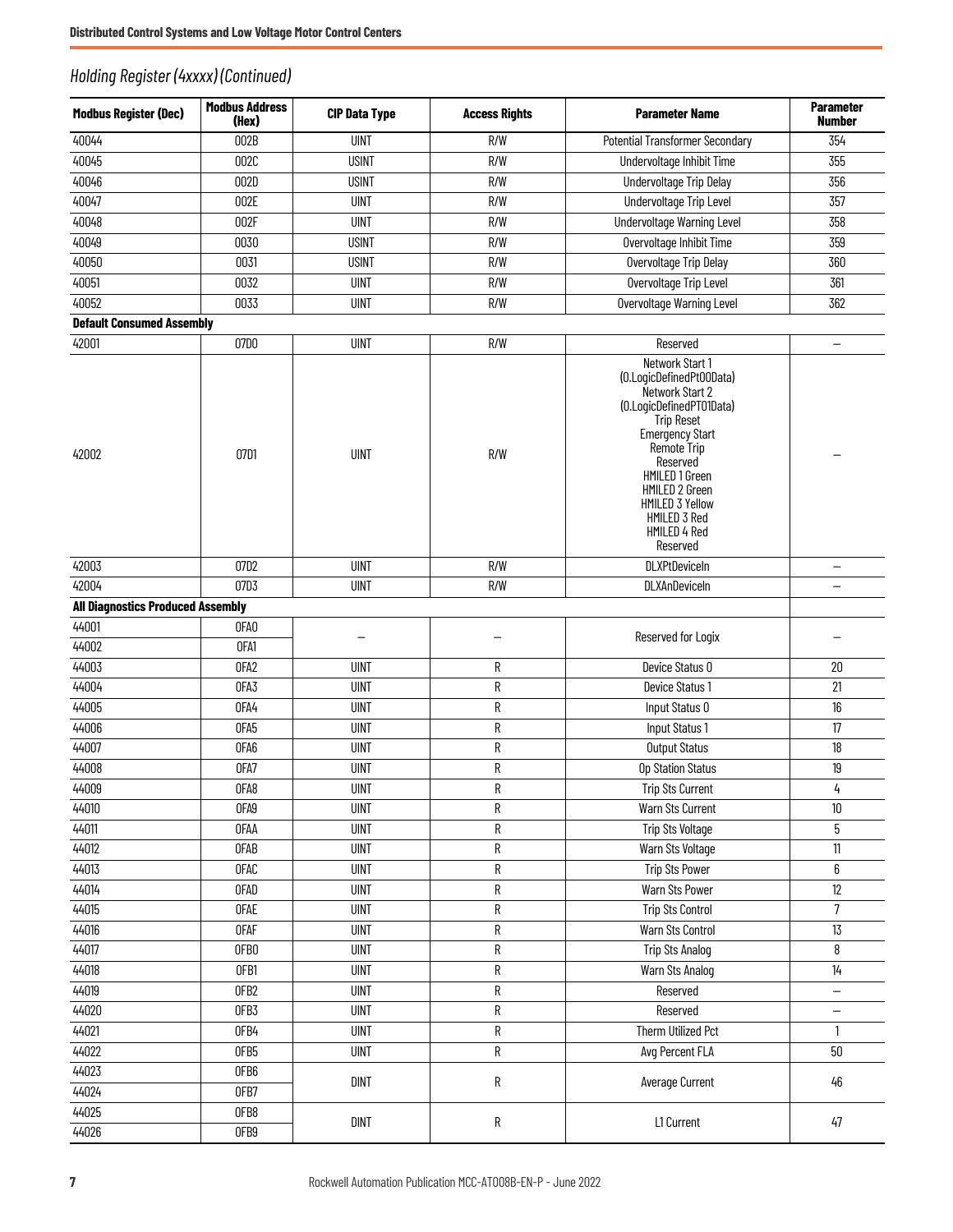| <b>Modbus Register (Dec)</b> | <b>Modbus Address</b><br>(Hex) | <b>CIP Data Type</b> | <b>Access Rights</b>                                                            | <b>Parameter Name</b>                                           | <b>Parameter</b><br><b>Number</b> |
|------------------------------|--------------------------------|----------------------|---------------------------------------------------------------------------------|-----------------------------------------------------------------|-----------------------------------|
| 44027                        | <b>OFBA</b>                    | <b>DINT</b>          | R                                                                               | L <sub>2</sub> Current                                          | 48                                |
| 44028                        | <b>OFBB</b>                    |                      |                                                                                 |                                                                 |                                   |
| 44029                        | <b>OFBC</b>                    | <b>DINT</b>          | R                                                                               | L3 Current                                                      | 49                                |
| 44030                        | <b>OFBD</b>                    |                      |                                                                                 |                                                                 |                                   |
| <b>Network Configuration</b> |                                |                      |                                                                                 |                                                                 |                                   |
| 46001                        | 1770                           | <b>UINT</b>          | R/W                                                                             | <b>Modbus Connection Timeout</b><br>(Default = 120 seconds)     |                                   |
| 46002                        | 1771                           | <b>UINT</b>          | R/W                                                                             | Word order<br>$0 =$ little-endian (default)<br>$1 = big-endian$ |                                   |
| 46003                        | 1772                           | <b>UINT</b>          | R/W                                                                             | IP Address Most Significant Octet                               | $\overline{\phantom{0}}$          |
| 46004                        | 1773                           | <b>UINT</b>          | R/W                                                                             | IP Address 2nd Most Significant Octet                           | -                                 |
| 46005                        | 1774                           | <b>UINT</b>          | R/W                                                                             | IP Address 3rd Most Significant Octet                           |                                   |
| 46006                        | 1775                           | UINT                 | R/W                                                                             | IP Address Least Significant Octet                              | $\overline{\phantom{0}}$          |
| 46007                        | 1776                           | <b>UINT</b>          | R/W                                                                             | Subnet Mask Most Significant Octet                              | -                                 |
| 46008                        | 1777                           | <b>UINT</b>          | R/W                                                                             | Subnet Mask 2nd Most Significant Octet                          | $\overline{\phantom{0}}$          |
| 46009                        | 1778                           | <b>UINT</b>          | R/W                                                                             | Subnet Mask 3rd Most Significant Octet                          | $\overline{\phantom{0}}$          |
| 46010                        | 1779                           | <b>UINT</b>          | R/W                                                                             | Subnet Mask Least Significant Octet                             |                                   |
| 46011                        | 177A                           | <b>UINT</b>          | R/W                                                                             | Gateway Address Most Significant Octet                          | $\overline{\phantom{0}}$          |
| 46012                        | 177B                           | <b>UINT</b>          | R/W                                                                             | Gateway Address 2nd Most Significant Octet                      | $\overline{\phantom{0}}$          |
| 46013                        | 177C                           | <b>UINT</b>          | R/W                                                                             | Gateway Address 3rd Most Significant Octet                      | -                                 |
| 46014                        | 177D                           | <b>UINT</b>          | R/W                                                                             | Gateway Address Least Significant Octet                         |                                   |
| 46015                        |                                | <b>UINT</b>          | Ethernet Interface configuration<br>R/W<br>$0 =$ DHCP (default)<br>$1 =$ static |                                                                 |                                   |
| 46016                        |                                | <b>UINT</b>          | R/W                                                                             | Save configuration<br>Save network                              |                                   |

#### *Holding Register (4xxxx) (Continued)*

### <span id="page-7-0"></span>**Supported Function Codes and Modbus Registers**

A Function Code is a specific code that is used in a Modbus request that is used to tell the Modbus follower device what type of memory to access and the desired action to perform on the memory. This table indicates the function that is associated with a specific function code.

| <b>Function Code</b> | <b>Function Name</b>                   |
|----------------------|----------------------------------------|
|                      | <b>Read Coils</b>                      |
| 3                    | <b>Read Multiple Holding Registers</b> |
| 4                    | Read Input Registers                   |
| 5                    | Write Single Coil                      |
| 6                    | Write Single Holding Register          |
| 15                   | <b>Write Multiple Coils</b>            |
| 16                   | Write Multiple Holding Registers       |
| 23                   | <b>Read/write Multiple Registers</b>   |

#### **Function Code 1 (read coils)**

Request:

- Address of first coil/discrete input to read (16-bit)
- Number of coils/discrete inputs to read (16-bit)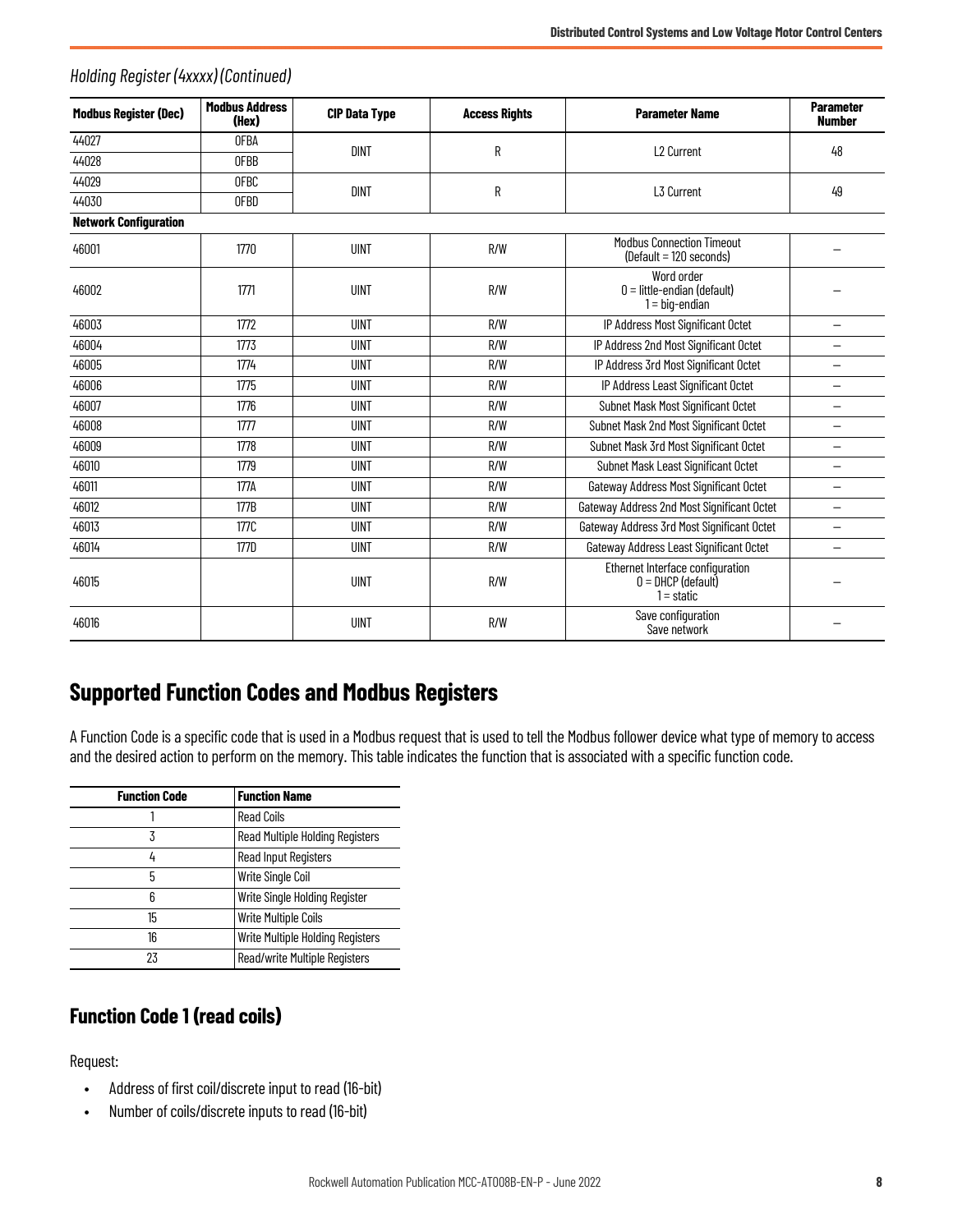Normal response:

- Number of bytes of coil/discrete input values to follow (8-bit)
- Coil/discrete input values (8 coils/discrete inputs per byte)

#### **Function Code 3 (read holding registers) and Function Code 4 (read input registers)**

Request:

- Address of first register to read (16-bit)
- Number of registers to read (16-bit)

Normal response:

- Number of bytes of register values to follow (8-bit)
- Register values (16 bits per register)

#### **Function Code 5 (force/write single coil)**

Request:

- Address of coil (16-bit)
- Value to force/write: 0 for off and 65,280 (FF00 in hexadecimal) for on

Normal response: same as request.

- Number of bytes of coil values to follow (8-bit)
- Coil values (8 coil values per byte)

The value of each coil is binary (0 for off, 1 for on). The first requested coil is stored as the least significant bit of the first byte in the request. If the number of coils is not a multiple of 8, the most significant bits of the last byte are stuffed with zeros.

Normal response:

- Address of first coil (16-bit)
- number of coils (16-bit)

#### **Function Code 6 (preset/write single holding register)**

Request:

- Address of holding register to preset/write (16-bit)
- New value of the holding register (16-bit)

Normal response: same as request.

#### **Function Code 15 (force/write multiple coils)**

Request:

- Address of first coil to force/write (16-bit)
- Number of coils to force/write (16-bit)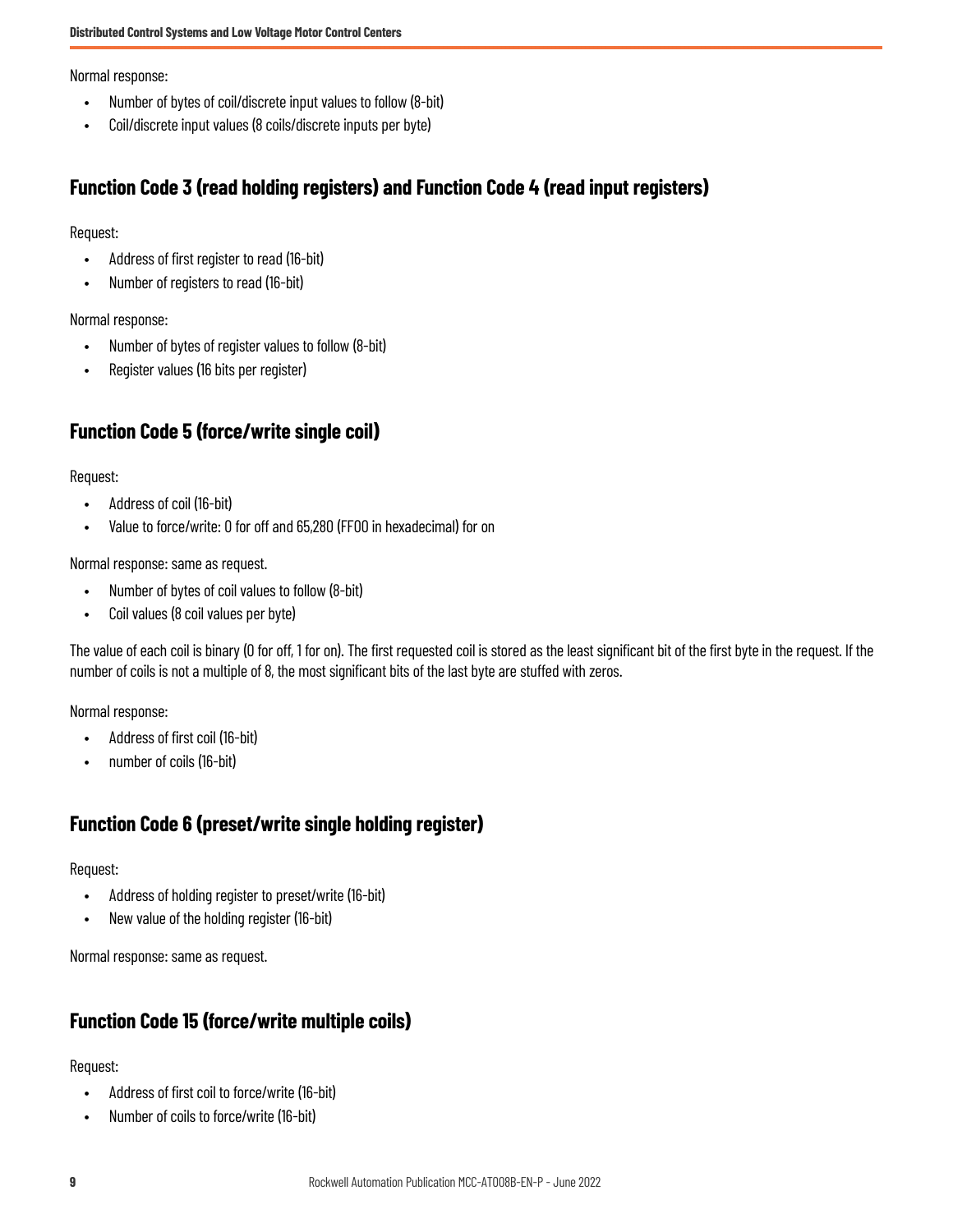#### **Function Code 16 (preset/write multiple holding registers)**

Request:

- Address of first holding register to preset/write (16-bit)
- Number of holding registers to preset/write (16-bit)
- Number of bytes of register values to follow (8-bit)
- New values of holding registers (16 bits per register)

Because register values are 2 bytes wide and only 127 bytes worth of values can be sent, only 63 holding registers can be preset/written at once.

Normal response:

- Address of first preset/written holding register (16-bit)
- Number of preset/written holding registers (16-bit)

## <span id="page-9-1"></span><span id="page-9-0"></span>**Anybus-E300-DPV1 PROFIBUS DP Parameter Mapping**

#### **Anybus-E300-DPV1 PROFIBUS DP Parameter Mapping**

| <b>PROFIBUS</b><br>Slot, Index | <b>CIP/PROFIBUS DP</b><br>Data Type | <b>Access rights</b> | <b>Parameter Name</b>                         | <b>Parameter Number</b> |
|--------------------------------|-------------------------------------|----------------------|-----------------------------------------------|-------------------------|
| 0,1                            | <b>USINT</b>                        | R                    | %TCU                                          | 1                       |
| 0, 1                           | <b>UINT</b>                         | R                    | Therm Utilized Pct / Current<br>$I_m$ balance |                         |
| 0, 2                           | <b>UINT</b>                         | R                    | Time to Trip                                  | $\overline{2}$          |
| 0, 3                           | <b>UINT</b>                         | R                    | <b>Time to Reset</b>                          | 3                       |
| 0, 4                           | <b>WORD</b>                         | ${\sf R}$            | <b>Current Trip Status</b>                    | 4                       |
| 0, 4                           | <b>UINT</b>                         | R                    | <b>Trip Sts Current</b>                       | 4                       |
| 0, 5                           | WORD                                | R                    | <b>Voltage Trip Status</b>                    | 5                       |
| 0, 5                           | <b>UINT</b>                         | R                    | <b>Trip Sts Voltage</b>                       | 5                       |
| 0,6                            | <b>UINT</b>                         | R                    | <b>Trip Sts Power</b>                         | 6                       |
| 0, 7                           | <b>UINT</b>                         | R                    | <b>Trip Sts Control</b>                       | $\overline{7}$          |
| 0,7                            | WORD                                | R                    | PTC Trip Input / Control Trip                 |                         |
| 0, 8                           | <b>UINT</b>                         | R                    | <b>Trip Sts Analog</b>                        | 8                       |
| 0, 10                          | WORD                                | R                    | <b>Current Warning Status</b>                 | 10 <sup>10</sup>        |
| 0, 10                          | <b>UINT</b>                         | R                    | <b>Warn Sts Current</b>                       | 10 <sup>°</sup>         |
| 0, 11                          | <b>WORD</b>                         | R                    | Voltage Warning Status                        | 11                      |
| 0, 11                          | <b>UINT</b>                         | R                    | Warn Sts Voltage                              | 11                      |
| 0, 12                          | <b>UINT</b>                         | R                    | Warn Sts Power                                | 12                      |
| 0, 13                          | <b>UINT</b>                         | R                    | <b>Warn Sts Control</b>                       | 13                      |
| 0, 14                          | <b>UINT</b>                         | R                    | Warn Sts Analog                               | 14                      |
| 0, 16                          | <b>WORD</b>                         | R                    | Input Status 0                                | 16                      |
| 0, 16                          | <b>UINT</b>                         | R                    | Input Status 0                                | 16                      |
| 0, 17                          | <b>WORD</b>                         | R                    | Input Status 1                                | 17                      |
| 0, 17                          | <b>UINT</b>                         | R                    | Input Status 1                                | 17                      |
| 0, 18                          | <b>UINT</b>                         | R/W                  | Output Status 0                               | 18                      |
| 0, 18                          | <b>UINT</b>                         | R                    | <b>Output Status</b>                          | 18                      |
| 0, 19                          | <b>UINT</b>                         | R                    | Op Station Status                             | 19                      |
| 0, 20                          | <b>WORD</b>                         | R                    | Device Status 0                               | 20                      |
| 0, 20                          | <b>UINT</b>                         | R                    | Device Status 0                               | 20                      |
| 0, 21                          | <b>WORD</b>                         | ${\sf R}$            | Device Status 1                               | 21                      |
| 0, 21                          | <b>UINT</b>                         | R                    | Device Status 1                               | 21                      |
| 0,40                           | <b>UINT</b>                         | R                    | Reserved                                      |                         |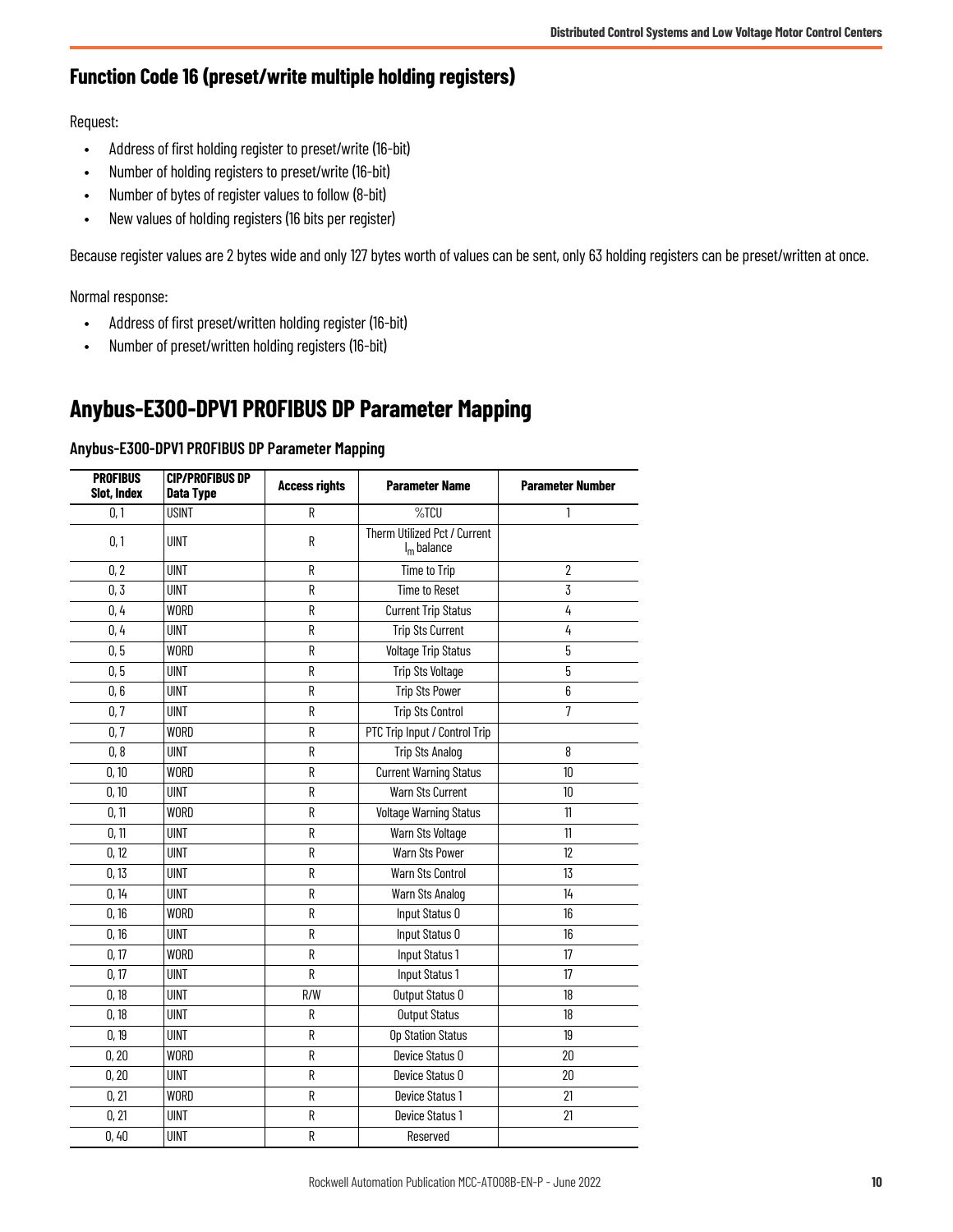| <b>PROFIBUS</b><br>Slot, Index | <b>CIP/PROFIBUS DP</b><br><b>Data Type</b> | <b>Access rights</b><br><b>Parameter Name</b> |                                                                        | <b>Parameter Number</b> |
|--------------------------------|--------------------------------------------|-----------------------------------------------|------------------------------------------------------------------------|-------------------------|
| 0,43                           | <b>DINT</b>                                | R                                             | Phase A current                                                        | 47                      |
| 0,43                           | <b>DINT</b>                                | R                                             | L1 Current                                                             | 47                      |
| 0,44                           | <b>DINT</b>                                | R                                             | Phase B current                                                        | 48                      |
| 0,44                           | <b>DINT</b>                                | R                                             | L2 Current                                                             | 48                      |
| 0,45                           | <b>DINT</b>                                | R                                             | Phase C current                                                        | 49                      |
| 0,45                           | DINT                                       | R                                             | $\overline{L3}$ Current                                                | 49                      |
| 0,46                           | <b>DINT</b>                                | R                                             | Average Current                                                        | 46                      |
| 0, 50                          | <b>UINT</b>                                | R                                             | Average % FLA                                                          | 50                      |
| 0, 50                          | <b>UINT</b>                                | R                                             | Avg Percent FLA                                                        | 50                      |
| 0, 51                          | UINT                                       | R                                             | <b>Ground Current</b>                                                  | 51                      |
| 0, 52                          | <b>UINT</b>                                | R                                             | Therm Utilized Pct / Current<br>$I_m$ balance                          | $\mathbf{1}$            |
| 0, 53                          | <b>UINT</b>                                | R                                             | Phase A-B voltage                                                      | 53                      |
| 0,54                           | <b>UINT</b>                                | R                                             | Phase B-C voltage                                                      | 54                      |
| 0,55                           | <b>UINT</b>                                | R                                             | Phase C-A voltage                                                      | 55                      |
| 0,62                           | <b>UINT</b>                                | R                                             | Frequency                                                              | 62                      |
| 0,67                           | <b>DINT</b>                                | R                                             | Real Power (P)                                                         | 67                      |
| 0, 71                          | <b>DINT</b>                                | R                                             | Reactive Power (0)                                                     | 71                      |
| 0,75                           | DINT                                       | R                                             | Apparent Power (S)                                                     | 75                      |
| 0,127                          | <b>UINT</b>                                | R                                             | Last Fault Code                                                        |                         |
| 0,163                          | <b>USINT</b>                               | R/W                                           | Network Trip Reset                                                     |                         |
| 0,164                          | <b>USINT</b>                               | R/W                                           | <b>Config Preset</b>                                                   | 164                     |
| 0, 165                         | <b>USINT</b>                               | R/W                                           | Clear command                                                          | 165                     |
| 0,171                          | <b>UDINT</b>                               | R/W                                           | <b>FLA Setting</b>                                                     | 171                     |
| 0,183                          | WORD                                       | R/W                                           | <b>Current Trip Enable</b>                                             | 183                     |
| 0, 184                         | <b>WORD</b>                                | R/W                                           | Voltage Trip Enable                                                    | 184                     |
| 0,186                          | <b>WORD</b>                                | R/W                                           | <b>Control Trip Enable</b>                                             | 186                     |
| 0,189                          | <b>WORD</b>                                | R/W                                           | <b>Current Warn Enable</b>                                             | 189                     |
| 0, 190                         | <b>WORD</b>                                | R/W                                           | Voltage Warn Enable                                                    | 190                     |
| 0,192                          | <b>WORD</b>                                | R/W                                           | <b>Control Warning Enable</b>                                          | 192                     |
| 0, 195                         | <b>USINT</b>                               | R/W                                           | <b>Operating Mode</b>                                                  | 195                     |
| 0, 196                         | <b>USINT</b>                               | R/W                                           | Input Pt00 assignment                                                  | 196                     |
| 0,197                          | <b>USINT</b>                               | R/W                                           | Input Pt01 assignment                                                  | 197                     |
| 0, 198                         | <b>USINT</b>                               | R/W                                           | Input Pt02 assignment                                                  | 198                     |
| 0,199                          | <b>USINT</b>                               | R/W                                           | Input Pt03 assignment                                                  | 199                     |
| 0,200                          | <b>USINT</b>                               | R/W                                           | Input Pt04 assignment                                                  | 200                     |
| 0,201                          | <b>USINT</b>                               | R/W                                           | Input Pt05 assignment                                                  | 201                     |
| 0,202                          | <b>USINT</b>                               | R/W                                           | Output Pt00 assignment                                                 | 202                     |
| 0,203                          | <b>USINT</b>                               | R/W                                           | Output Pt01 assignment                                                 | 203                     |
| 0, 204                         | <b>USINT</b>                               | R/W                                           | Output Pt02 assignment                                                 | 204                     |
| 0,241                          | <b>USINT</b>                               | R/W                                           | Ground Fault Type                                                      | 241                     |
| 0, 242                         | <b>USINT</b>                               | R/W                                           | Ground Fault Inhibit Time                                              | 242                     |
| 0, 243                         | <b>USINT</b>                               | R/W                                           | <b>Ground Trip Delay</b>                                               | 243                     |
| 0, 244                         | <b>UINT</b>                                | R/W                                           | Ground Fault Trip Level                                                | 244                     |
| 0, 245                         | <b>USINT</b>                               | R/W                                           | Ground Fault Warning Delay                                             | 245                     |
| 0,246                          | <b>UINT</b>                                | R/W                                           | Ground Fault Warning Level                                             | 246                     |
| 0,247                          | BOOL/USINT                                 | R/W                                           | <b>Ground Fault Filter</b><br>(PROFIBUS does not support<br>BOOL)      | 247                     |
| 0, 248                         | BOOL/USINT                                 | R/W                                           | <b>Ground Fault Max Inhibit</b><br>(PROFIBUS does not support<br>BOOL) | 248                     |

**Anybus-E300-DPV1 PROFIBUS DP Parameter Mapping (Continued)**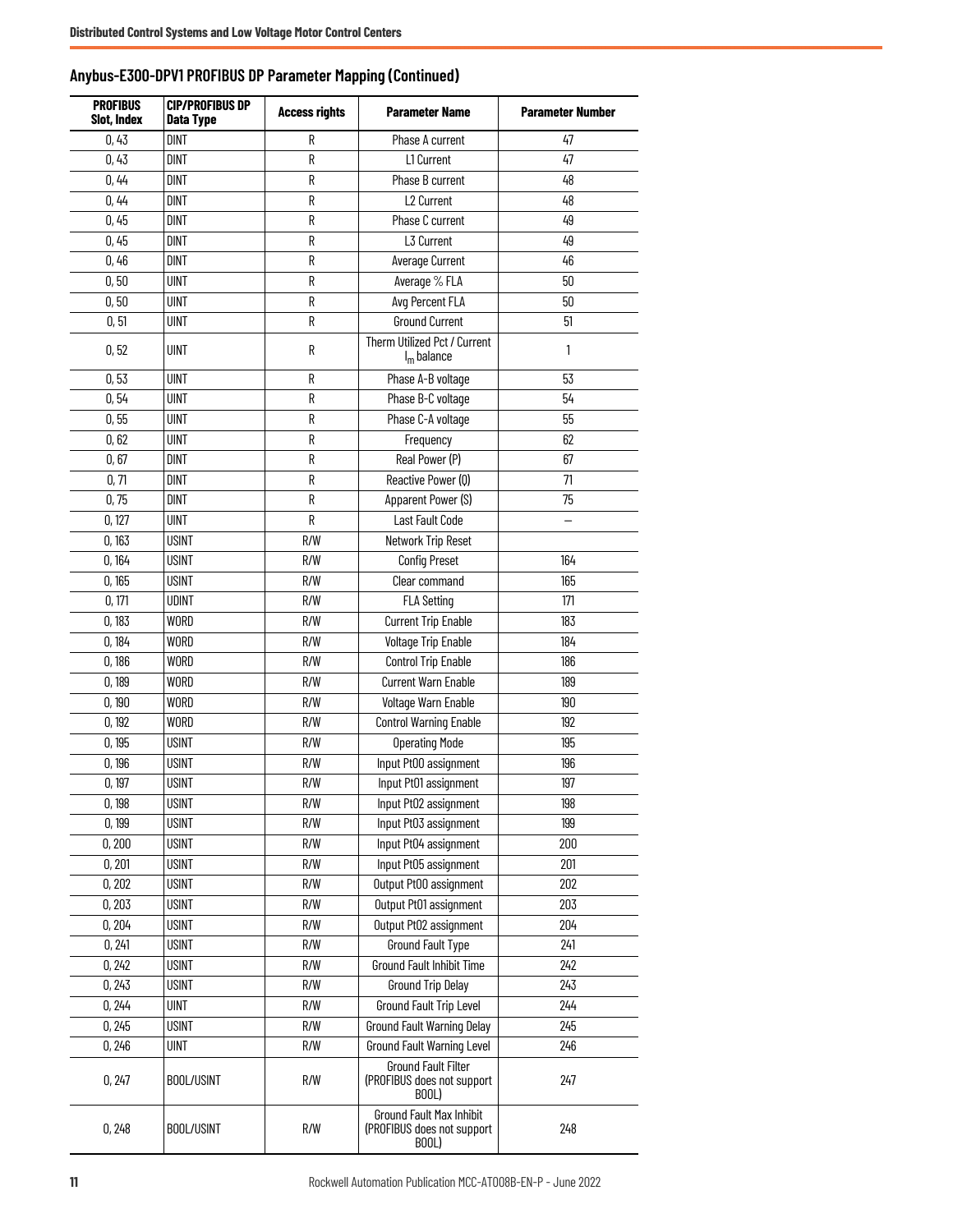| <b>PROFIBUS</b><br><b>Slot, Index</b> | <b>CIP/PROFIBUS DP</b><br>Data Type | <b>Access rights</b> | <b>Parameter Name</b>                                                                                                                                                                                                                                                  | <b>Parameter Number</b>  |  |
|---------------------------------------|-------------------------------------|----------------------|------------------------------------------------------------------------------------------------------------------------------------------------------------------------------------------------------------------------------------------------------------------------|--------------------------|--|
| 0,251                                 | <b>USINT</b>                        | R/W                  | Jam Inhibit Time                                                                                                                                                                                                                                                       | 251                      |  |
| 0,252                                 | <b>USINT</b>                        | R/W                  | Jam Trip Delay                                                                                                                                                                                                                                                         | 252                      |  |
| 0,253                                 | <b>UINT</b>                         | R/W                  | Jam Trip Level                                                                                                                                                                                                                                                         | 253                      |  |
| 0,254                                 | <b>UINT</b>                         | R/W                  | Jam Warning Level                                                                                                                                                                                                                                                      | 254                      |  |
| 1, 8                                  | <b>UINT</b>                         | R/W                  | Current Transformer Primary                                                                                                                                                                                                                                            | 263                      |  |
| 1, 9                                  | <b>UINT</b>                         | R/W                  | <b>Current Transformer</b><br>Secondary                                                                                                                                                                                                                                | 264                      |  |
| 1,36                                  | <b>UINT/DUINT</b>                   | R/W                  | Datalink 0                                                                                                                                                                                                                                                             | 291                      |  |
| 1, 37                                 | <b>UINT/DUINT</b>                   | R/W                  | Datalink 1                                                                                                                                                                                                                                                             | 292                      |  |
| 1,38                                  | <b>UINT/DUINT</b>                   | R/W                  | Datalink 2                                                                                                                                                                                                                                                             | 293                      |  |
| 1,39                                  | <b>UINT/DUINT</b>                   | R/W                  | Datalink 3                                                                                                                                                                                                                                                             | 294                      |  |
| 1,40                                  | <b>UINT/DUINT</b>                   | R/W                  | Datalink 4                                                                                                                                                                                                                                                             | 295                      |  |
| 1,41                                  | <b>UINT/DUINT</b>                   | R/W                  | Datalink 5                                                                                                                                                                                                                                                             | 296                      |  |
| 1,42                                  | <b>UINT/DUINT</b>                   | R/W                  | Datalink 6                                                                                                                                                                                                                                                             | 297                      |  |
| 1, 43                                 | <b>UINT/DUINT</b>                   | R/W                  | Datalink 7                                                                                                                                                                                                                                                             | 298                      |  |
| 1,98                                  | <b>UINT</b>                         | R/W                  | <b>Potential Transformer</b><br>Primary                                                                                                                                                                                                                                | 353                      |  |
| 1,99                                  | <b>UINT</b>                         | R/W                  | <b>Potential Transformer</b><br>Secondary                                                                                                                                                                                                                              | 354                      |  |
| 1,100                                 | <b>USINT</b>                        | R/W                  | Undervoltage Inhibit Time                                                                                                                                                                                                                                              | 355                      |  |
| 1, 101                                | <b>USINT</b>                        | R/W                  | <b>Undervoltage Trip Delay</b>                                                                                                                                                                                                                                         | 356                      |  |
| 1,102                                 | <b>UINT</b>                         | R/W                  | <b>Undervoltage Trip Level</b>                                                                                                                                                                                                                                         | 357                      |  |
| 1,103                                 | <b>UINT</b>                         | R/W                  | Undervoltage Warning Level                                                                                                                                                                                                                                             | 358                      |  |
| 1, 104                                | USINT                               | R/W                  | Overvoltage Inhibit Time                                                                                                                                                                                                                                               | 359                      |  |
| 1, 105                                | <b>USINT</b>                        | R/W                  | Overvoltage Trip Delay                                                                                                                                                                                                                                                 | 360                      |  |
| 1, 106                                | <b>UINT</b>                         | R/W                  | Overvoltage Trip Level                                                                                                                                                                                                                                                 | 361                      |  |
| 1,107                                 | <b>UINT</b>                         | R/W                  | Overvoltage Warning Level                                                                                                                                                                                                                                              | 362                      |  |
| 4,75                                  | <b>UINT</b>                         | R/W                  | Network Start 1<br>(0.LogicDefinedPt00Data)<br>Network Start 2<br>(0.LogicDefinedPT01Data)<br><b>Trip Reset</b><br>Emergency Start<br>Remote Trip<br>Reserved<br><b>HMILED 1 Green</b><br>HMILED 2 Green<br>HMILED 3 Green<br>HMILED 3 Red<br>HMILED 4 Red<br>Reserved |                          |  |
| 4,77                                  | <b>UINT</b>                         | R/W                  | <b>DLXPtDeviceIn</b>                                                                                                                                                                                                                                                   | $\overline{\phantom{0}}$ |  |
| 4,78                                  | <b>UINT</b>                         | R/W                  | DLXAnDeviceIn                                                                                                                                                                                                                                                          | -                        |  |
| 4,83                                  | <b>UINT</b>                         | R                    | Reserved                                                                                                                                                                                                                                                               |                          |  |
| 4,84                                  | N/A                                 | N/A                  | Reserved for Logix                                                                                                                                                                                                                                                     | $\overline{\phantom{0}}$ |  |

#### **Anybus-E300-DPV1 PROFIBUS DP Parameter Mapping (Continued)**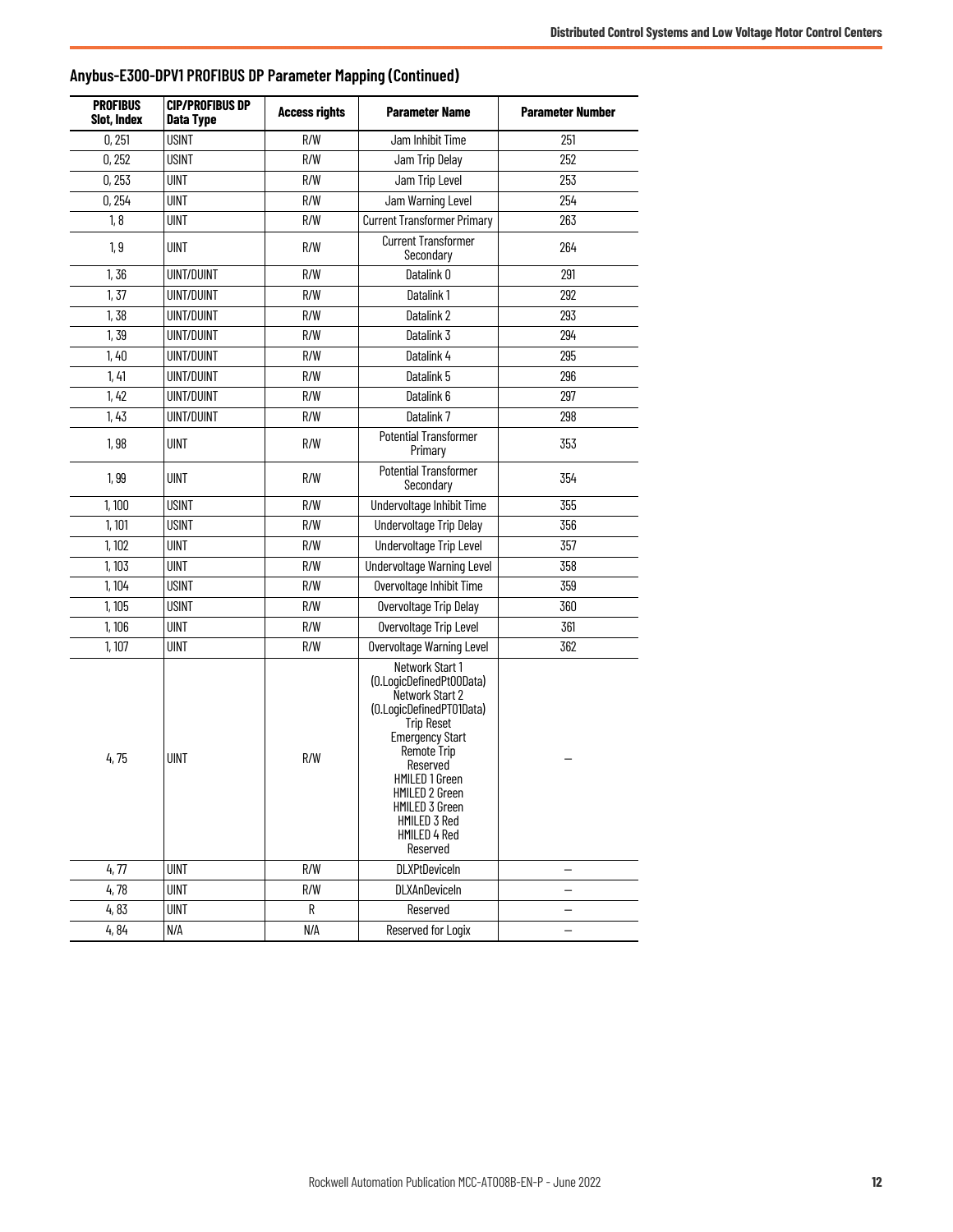### **Notes:**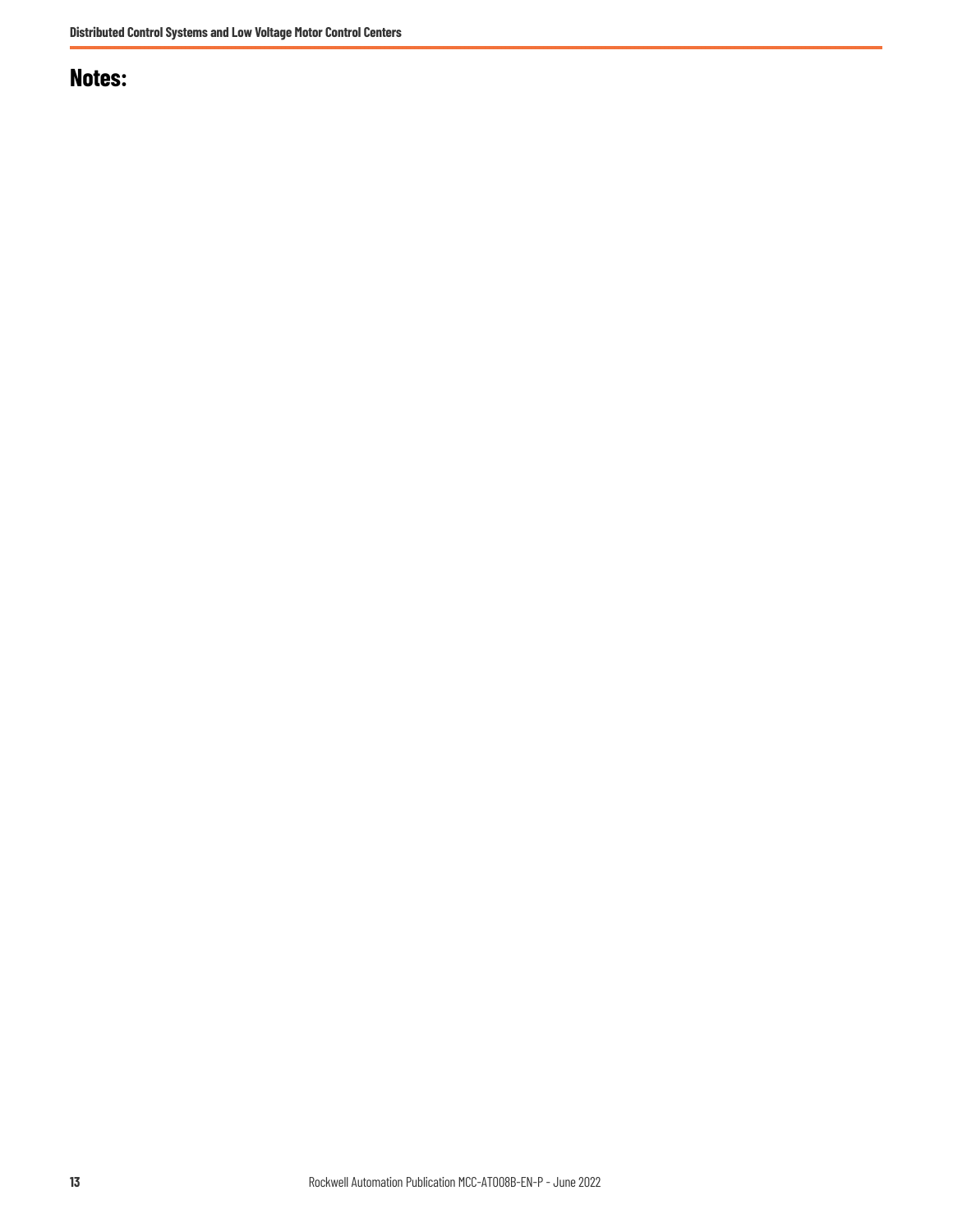<span id="page-13-0"></span>

|                                         | The following terms and abbreviations are used throughout this manual. For definitions of<br>terms not listed here, refer to the Allen-Bradley Industrial Automation Glossary,<br>publication AG-7.1.                                                                                                                                                                                               |  |  |
|-----------------------------------------|-----------------------------------------------------------------------------------------------------------------------------------------------------------------------------------------------------------------------------------------------------------------------------------------------------------------------------------------------------------------------------------------------------|--|--|
| <b>TCP</b>                              | Transmission Control Protocol/Internet Protocol. TCP is a set of standardized rules that allow<br>computers and devices to communicate on a network.                                                                                                                                                                                                                                                |  |  |
| Modbus TCP (also Modbus-TCP/IP)         | The Modbus RTU protocol with a TCP interface that runs on Ethernet. The Modbus messaging<br>structure is the application protocol that defines the rules for organizing and interpreting the<br>data independent of the data transmission medium.                                                                                                                                                   |  |  |
| <b>Port 502</b>                         | The protocol uses Port 502 as the local port in the Modbus server, by default.                                                                                                                                                                                                                                                                                                                      |  |  |
| <b>Distributed Control System (DCS)</b> | A computerized control system for a process or plant usually with many control loops, in which<br>autonomous controllers are distributed throughout the system, but there is no central<br>operator supervisory control. The DCS concept increases reliability and reduces installation<br>costs by localizing control functions near the process plant, with remote monitoring and<br>supervision. |  |  |
| Coils                                   | A data type that can be altered by an application program in a single bit format.                                                                                                                                                                                                                                                                                                                   |  |  |
|                                         | <b>Discrete Input</b> A data type that can be provided by a control system in a single bit format.                                                                                                                                                                                                                                                                                                  |  |  |
|                                         | <b>Input Registers</b> A data type that can be provided by a control system in a 16-bit word format.                                                                                                                                                                                                                                                                                                |  |  |
|                                         | Holding Registers A data type that can be altered by an application program in a 16-bit word format.                                                                                                                                                                                                                                                                                                |  |  |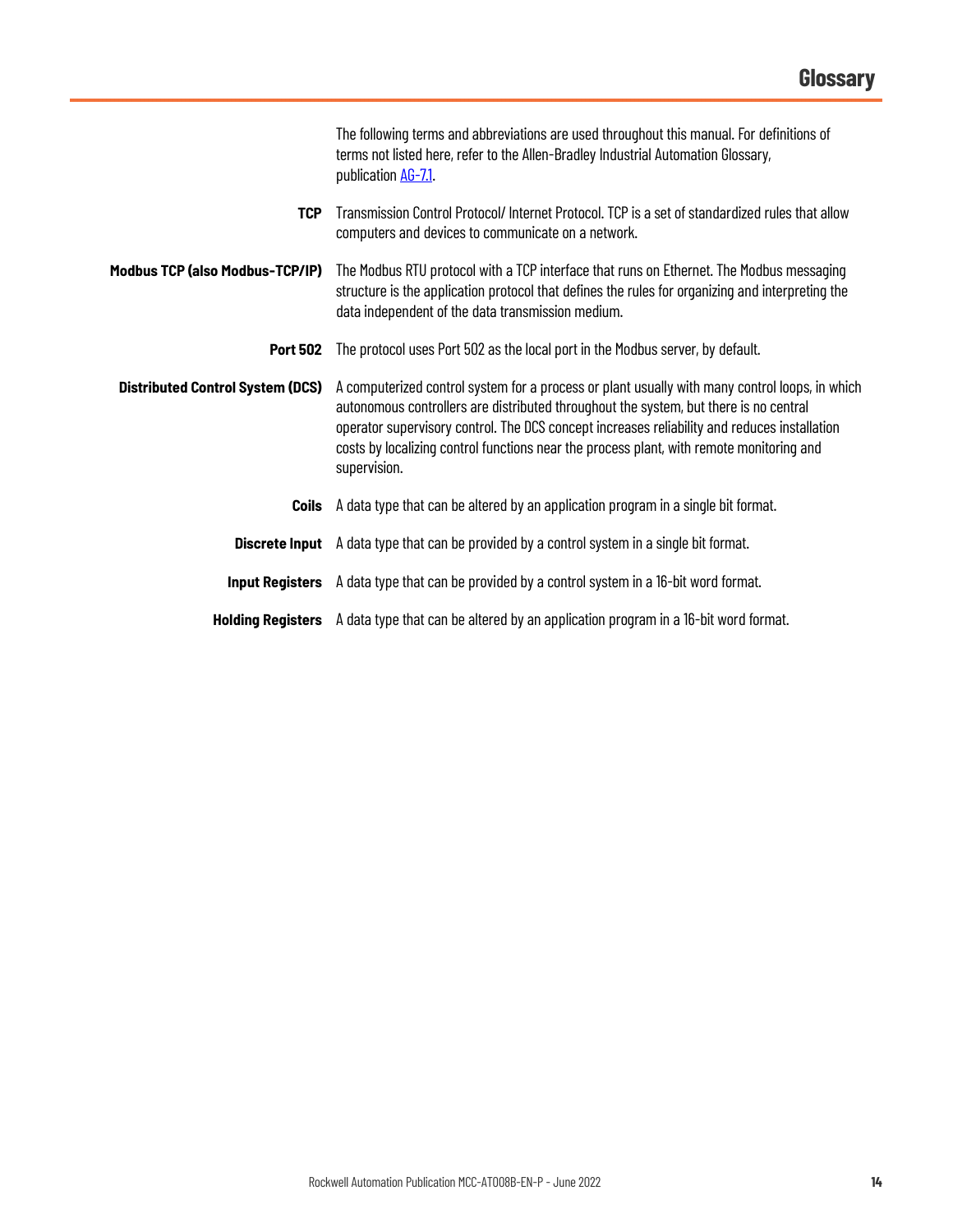# <span id="page-14-0"></span>**Additional Resources**

These documents contain additional information concerning related products from Rockwell Automation.

| Resource                                                                                                                     | <b>Description</b>                                                                                                                                                                                                                                                                       |
|------------------------------------------------------------------------------------------------------------------------------|------------------------------------------------------------------------------------------------------------------------------------------------------------------------------------------------------------------------------------------------------------------------------------------|
| SMC-3, SMC Flex, and SMC-50 Smart Motor Controllers Technical Data, publication<br>150-TD009                                 | Provides comprehensive selection and technical information for SMC-50, SMC-Flex, and<br>accessories.                                                                                                                                                                                     |
| E300/E200 Electronic Overload Relay Technical Data, publication 193-TD006                                                    | Provides complete specifications for the E300 Electronic Overload Relay.                                                                                                                                                                                                                 |
| SMC-50 Soft Starters user manual, publication 150-UM011                                                                      | Provides information to program and operate the SMC-50 soft starter.                                                                                                                                                                                                                     |
| 20-COMM-M Modbus/TCP Adapter user manual, publication 20COMM-UM004                                                           | Provides information for installing, configuring, and using the Modbus/TCP adapter.                                                                                                                                                                                                      |
| E300 Electronic Overload Relay user manual, publication 193-UM015                                                            | Provides information on how to install, configure, operate, and troubleshoot the E300 Electronic<br>Overload Relay.                                                                                                                                                                      |
| Stratix Managed Switches user manual, publication 1783-UM007                                                                 | Provides information on how to set up, configure, and troubleshoot Stratix switches.                                                                                                                                                                                                     |
| PowerFlex 750-Series Products with TotalFORCE Control installation instructions.<br>publication 750-IN100                    | Provides information for the mechanical and electrical installation of PowerFlex 750-Series<br>products with TotalFORCE <sup>®</sup> control.                                                                                                                                            |
| Industrial Components Preventive Maintenance, Enclosures, and Contact<br>Ratings Specifications, publication <i>IC-TD002</i> | Provides a quick reference tool for Allen-Bradley industrial automation controls and<br>assemblies.                                                                                                                                                                                      |
| Safety Guidelines for the Application, Installation, and Maintenance of<br>Solid-state Control, publication SGI-1.1          | Designed to harmonize with NEMA Standards Publication No. ICS 1.1-1987 and provides<br>general quidelines for the application, installation, and maintenance of solid-state control in<br>the form of individual devices or packaged assemblies incorporating solid-state<br>components. |
| Industrial Automation Wiring and Grounding Guidelines, publication 1770-4.1                                                  | Provides general guidelines for installing a Rockwell Automation industrial system.                                                                                                                                                                                                      |
| Product Certifications website, rok.auto/certifications.                                                                     | Provides declarations of conformity, certificates, and other certification details.                                                                                                                                                                                                      |

You can view or download publications at [rok.auto/literature.](https://rok.auto/literature)